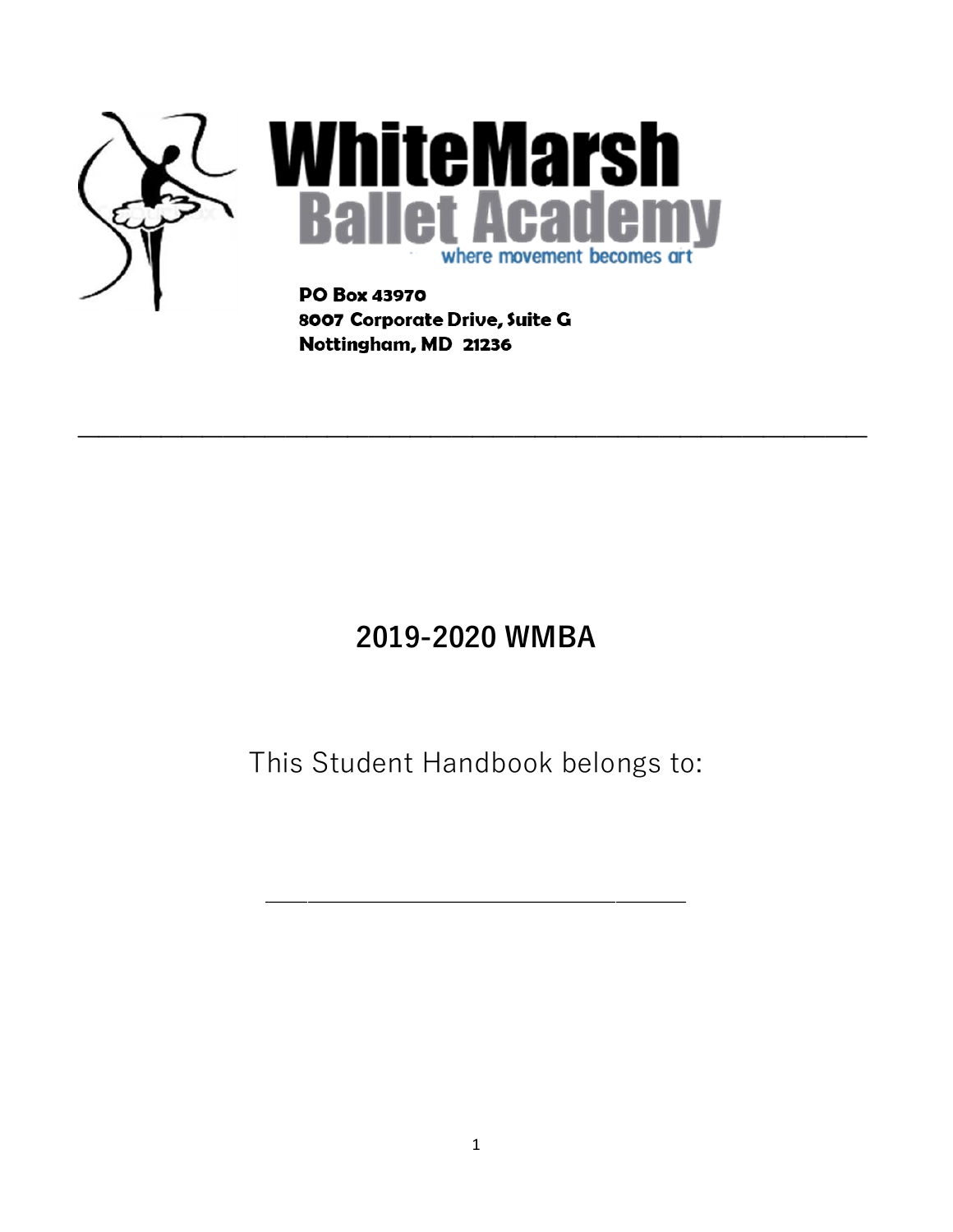#### **Welcome to White Marsh Ballet Academy!**

On behalf of our staff and faculty, we want to welcome you to White Marsh Ballet Academy. Thank you for bringing your dancer to us! This will be a fun-filled year with loads of new dance steps and exercise. This handbook is a guide and resource to help you and your dancer succeed and grow at our studio. If you have any questions or concerns, please do not hesitate to ask. We look forward to teaching your dancer and getting to know them.

Dancing Wishes, Sandy Harris & Shari Bickel

\*\*\*\*\*\*\*\*\*\*\*\*\*\*\*\*\*\*\*\*\*\*\*\*\*\*\*\*\*\*\*\*\*\*\*\*\*\*\*\*\*\*\*\*\*\*\*\*\*\*\*\*\*\*\*\*\*\*

### **White Marsh Ballet Academy Located at:**

8007 Corporate Drive, Suite G

Nottingham, MD 21236

### **e-mail:**

whitemarshballetacademy@gmail.com

### **Send mail to:**

P.O. Box 43970

Phone: 410-931-3844

Office Hours: Mon – Thursday 5:00-8:00 PM & Saturday 9:30 AM -12:00PM

\*\*\*\*\*\*\*\*\*\*\*\*\*\*\*\*\*\*\*\*\*\*\*\*\*\*\*\*\*\*\*\*\*\*\*\*\*\*\*\*\*\*\*\*\*\*\*\*\*\*\*\*\*\*\*\*\*\*

[www.whitemarshballetacademy.com](http://www.whitemarshballetacademy.com/)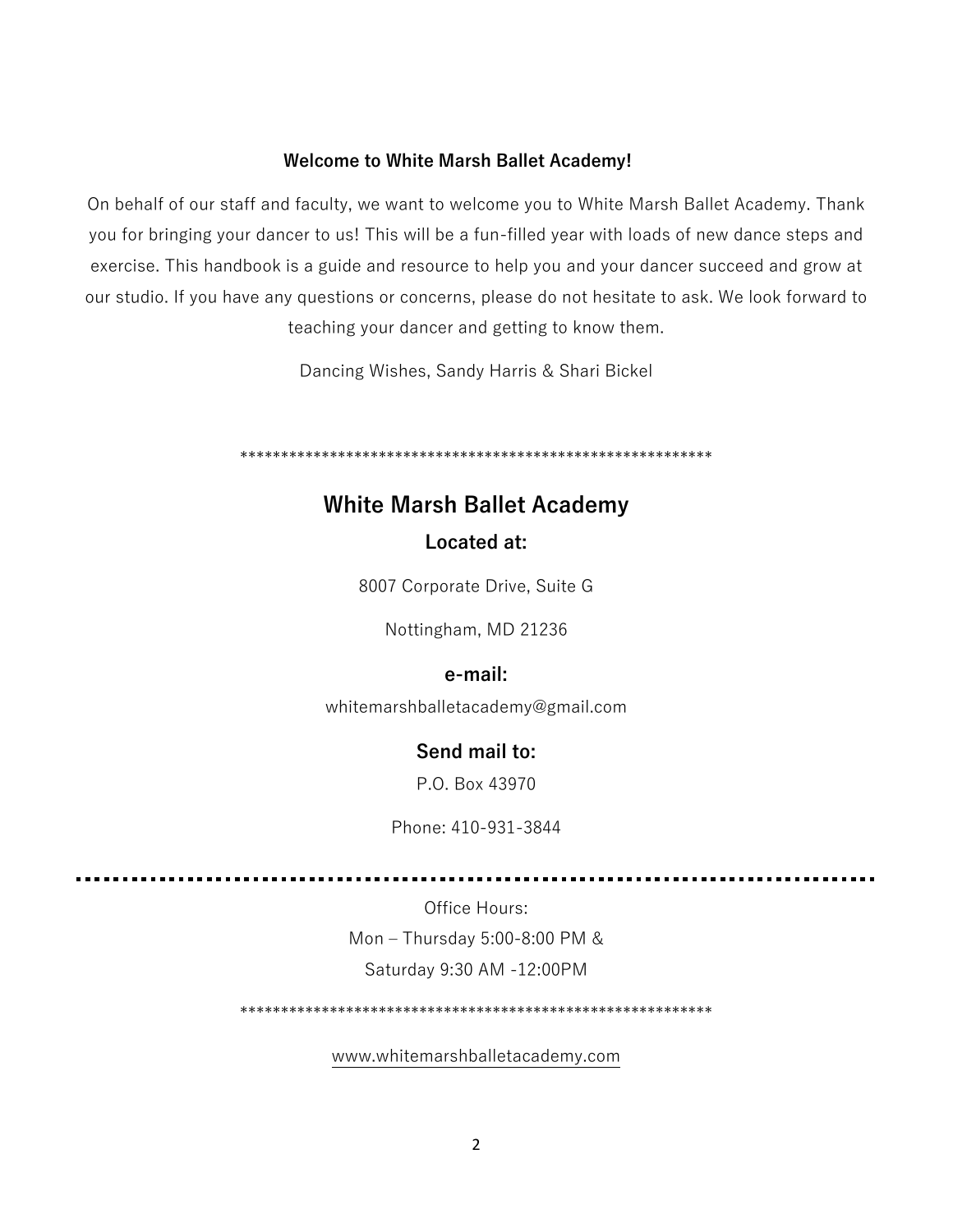# About this Handbook

For over 20 YEARS White Marsh Ballet Academy has been a leader in dance education and professional training. Our faculty and staff are committed to providing the finest quality of training in an environment that is nurturing, challenging, and disciplined. Our goal is to educate the mind, body, and soul of each of our students. We believe that our success comes as a result of quality training and passion, and by staying true to the traditions of dance as an art form.

At WMBA, we don't teach students a dance, we teach students *how* to dance. We believe in education and teaching them skills that will last a lifetime. Our dance classes give each student confidence that instills pride, and a higher self-esteem.

We have created this handbook to offer our dancers and their parents a clear understanding of the commitment and responsibility that is required to train at the White Marsh Ballet Academy. All students and parents are required to abide by the rules, guidelines and regulations outlined within this handbook. It is the responsibility of every parent and dancer to read and understand this handbook.

### To The Parent

WMBA relies on a positive atmosphere for our faculty, dancers and their parents. Our program promotes a positive learning experience for all participants. We believe that the dancer's success depends on the support of their parents or guardians. Your commitment to the process makes an enormous difference; we encourage you to be a supportive part of your child's dance education.

# To The Student

Students are expected to treat WMBA staff and peers with respect and a positive attitude. Dance class is not a time for socialization, it is a time for focus, dedication and education. Excessive talking is distracting and disrespectful to the teachers and classmates.

## Class Placement and Evaluations

For Introductory and Elementary level classes, placement is determined by age as of September 1<sup>st</sup>. For our Intermediate through Advanced Classes, placement is determined by ability. It is our policy to offer appropriate opportunities and class placement to every student. Each student's class placement is highly individualized each year. Our decisions regarding each dancer are carefully examined and made with expertise from having years of training and experience. Proper placement ensures the dancer's safety and will enrich the dancer's training experience. Final decisions in regards to your child's dance training and placement will be made by your child's teachers and the Director. Any questions in regards to your child's training and placement should be directed to the Director.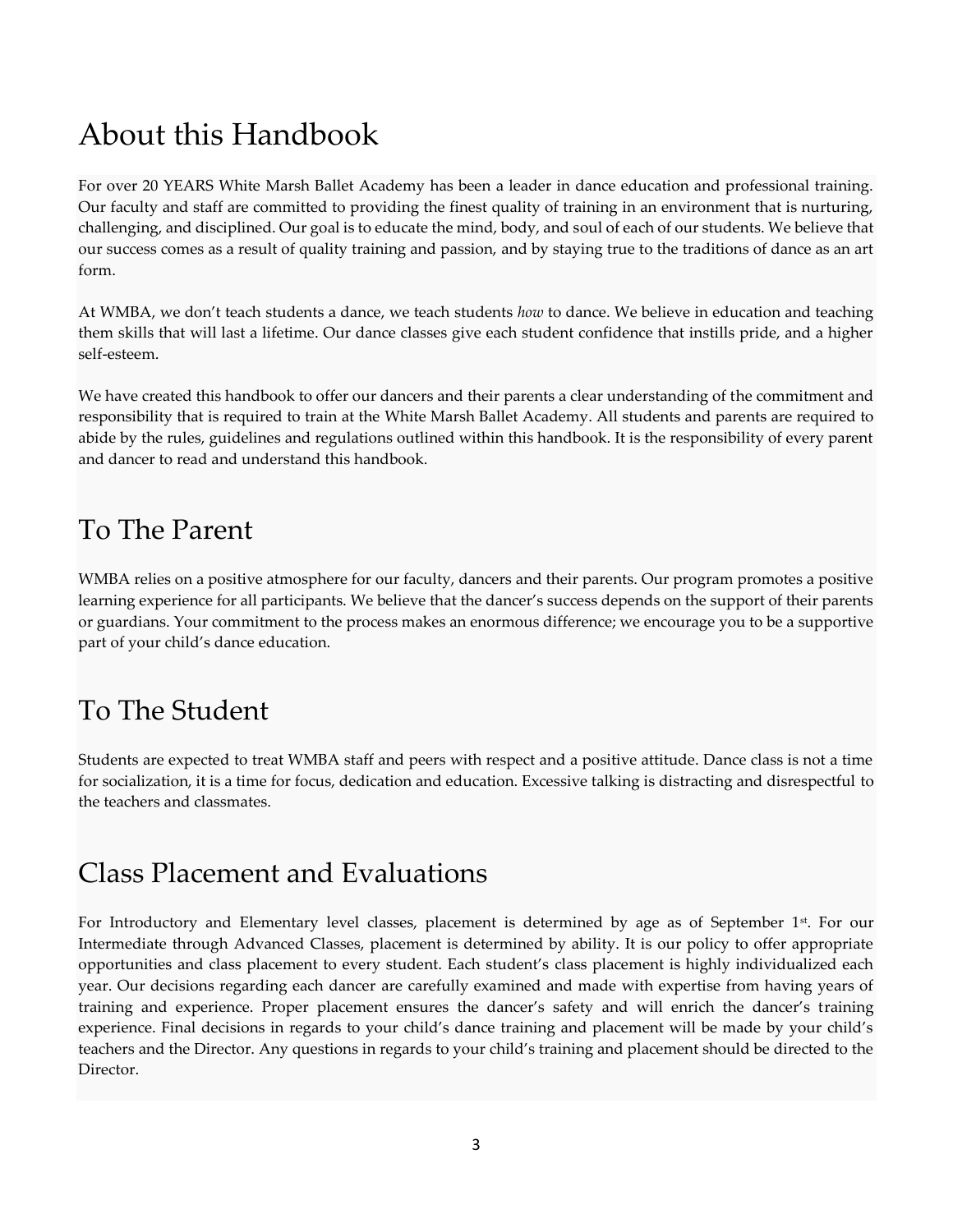### Student Academy Dress Code

#### **Ballet Classes- Female Students—**

Leotard colors and styles are noted below for all ballet levels. Students are encouraged to order uniforms from [www.shopnimbly.com](http://www.shopnimbly.com/) o[r www.discountdance.com.](http://www.discountdance.com/) See Uniform Order section below for more details. Dancers are required to wear the style as noted via the website. Uniforms may be purchased at other sources, however, styles must be the same as they appear below and at the website above.

| <b>Twinkle Tots</b>          | Pink       | Sparkle Tutu Dress          |
|------------------------------|------------|-----------------------------|
| <b>Hippity Hoppity</b>       | Fushia     | <b>Sparkle Tank Dress</b>   |
| Tappin' Tots                 | Fushia     | <b>Sparkle Tank Dress</b>   |
| <b>Ballet/Tap/Jazz Combo</b> | Black      | Basic Short Sleeve Leotard  |
| <b>Ballet Basics</b>         | Pale Pink  | Basic Short Sleeve Leotard  |
| <b>Pre-Ballet</b>            | Lavender   | Basic Short Sleeve Leotard  |
| <b>Ballet I</b>              | Light Blue | Basic Short Sleeve Leotard  |
| <b>Ballet IA/IB</b>          | Royal Blue | <b>Strappy Back Leotard</b> |
| <b>Russian Tech</b>          | Mulberry   | <b>Strappy Back Leotard</b> |
| <b>Level II</b>              | Red        | <b>Strappy Back Leotard</b> |
| <b>Level IIA</b>             | Turquoise  | <b>Strappy Back Leotard</b> |
| Level IIB                    | Eggplant   | <b>Strappy Back Leotard</b> |
| <b>Level III-IV</b>          | Black      | Pinch Front Leotard         |

*• Tights:* Pink tights (seamed tights are required for students in level II and above). Pink Ballet slippers. Black or pink mid-length leg warmers and dance wrap sweaters are recommended for colder weather.

*• Ballet skirts for Ballet Basics, Pre-Ballet and Ballet I only in matching leotard color are optional.*

#### **Other Dance Forms**

#### **Movement Classes**

*• Pre-Hip Hop/Tap:* Ballet Class color leotard or Black Classic Tank Leotard*,* Black Cotton Leggings. Black patent leather tap shoes and black slip on Jazz shoes

*• Tap/Jazz/ Modern Combo*: Black short sleeve leotard, pink Convertible tights, Bare feet for modern, slip on Jazz shoes & black patent leather Tap shoes.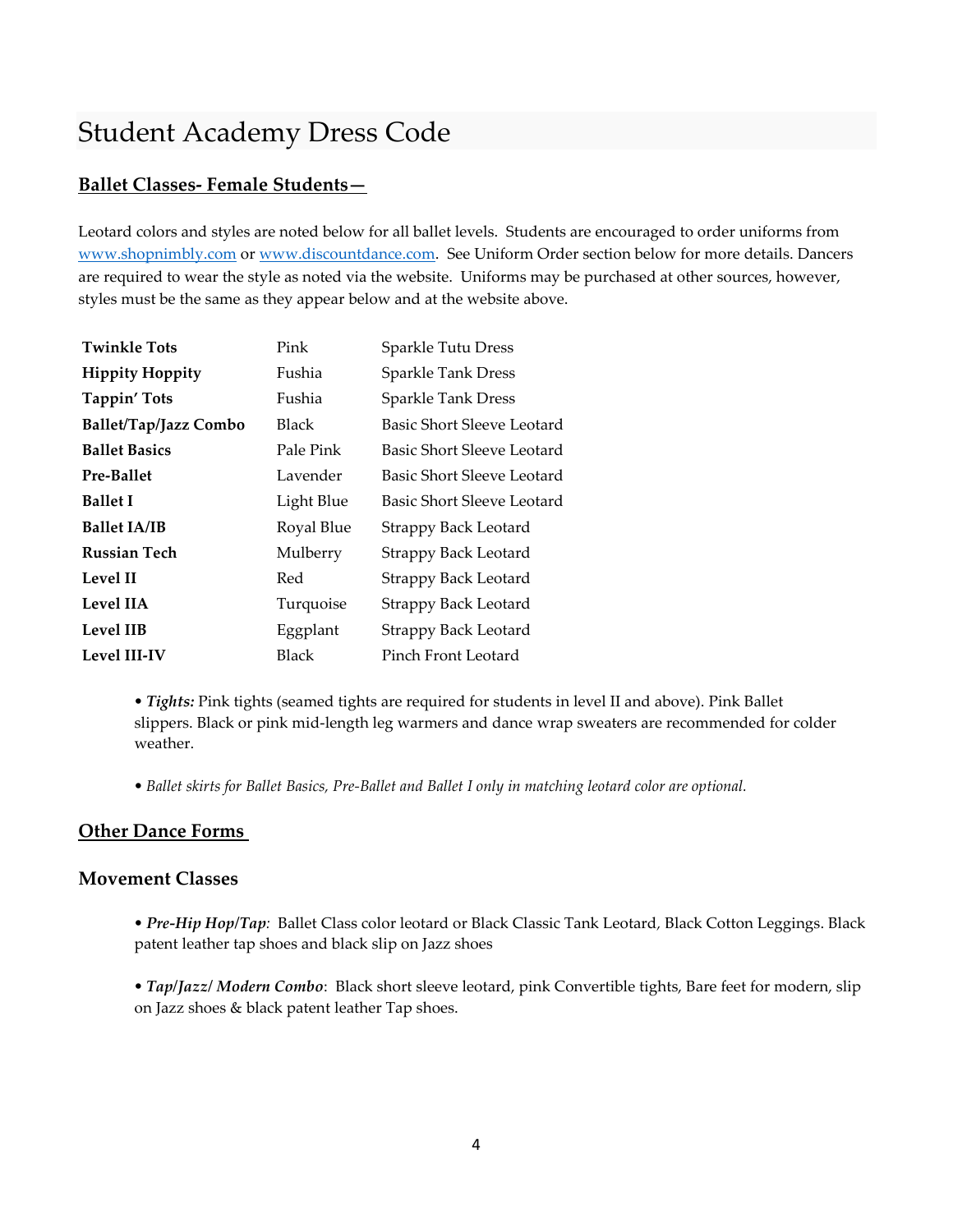#### **Intermediate and Advanced**

*• Tap & Jazz Classes:* Ballet Class color leotard or Black Classic Tank Leotard*,* Black Cotton Leggings/Jazz Pants, black oxford leather tap shoes

*• Hip Hop/Tap Combo:* Ballet class color leotard or Black Classic Tank Leotard*,* Black Cotton Leggings/Jazz Pants, plain Black tennis shoes (no slip-ons) worn only in studio

*• Hip Hop:* Ballet class color leotard or Black Classic Tank Leotard*,* Black Cotton Leggings/Jazz Pants, plain Black tennis shoes (no slip-ons) worn only in studio

• *Pointe Classes*: Dancers may wear matching skirts for Pointe class. Thick elastic and ribbons sewn. Loose lamb's wool. NO toe pads

#### **Dress Code- Male Students**

*• Ballet:* black tights or dance pants, solid white t-shirt, black socks, black ballet slippers with elastic

*• Jazz/Tap:* black tights or dance pants, solid white t-shirt, black socks, black oxford leather tap shoes, black Jazz shoes

*• Hip Hop:* black dance pants, white t-shirt, plain Black tennis shoes (no slip-ons) worn only in studio

FOR THE DANCERS HEALTH AND SAFETY, NO OUTSIDE SHOES PERMITTED FOR USE IN A DANCE CLASS. NO EXCEPTIONS. DANCE SHOES ARE NOT TO BE WORN OUTSIDE

**Dress codes are in place to maintain dance traditions, promote unity and as a commitment to high personal and professional standards in the studio.**

#### **Be sure to label all your dance clothes, shoes and bags!**

### Uniform Order

We know that running around trying to pick up everything that your child needs for class can be stressful. We want to make this experience easier for you, so we have developed a one-stop shop to get everything that you need for class online!

There are two options:

1) Shop our new WMBA Storefront on Nimby (Twinkle Tots, Hippity Hoppity, Tappin' Tots) 2) Discount Dance supply (recommended for Ballet IA and Up)

**WMBA Boutique on Nimbly** and browse by class to find all that you need.

[www.shopnimbly.com](http://www.shopnimbly.com/)

Please feel free to contact Shop Nimbly at 800.985.2128 with any questions regarding dress code. They will be more than happy to help you get everything you need for your dancer!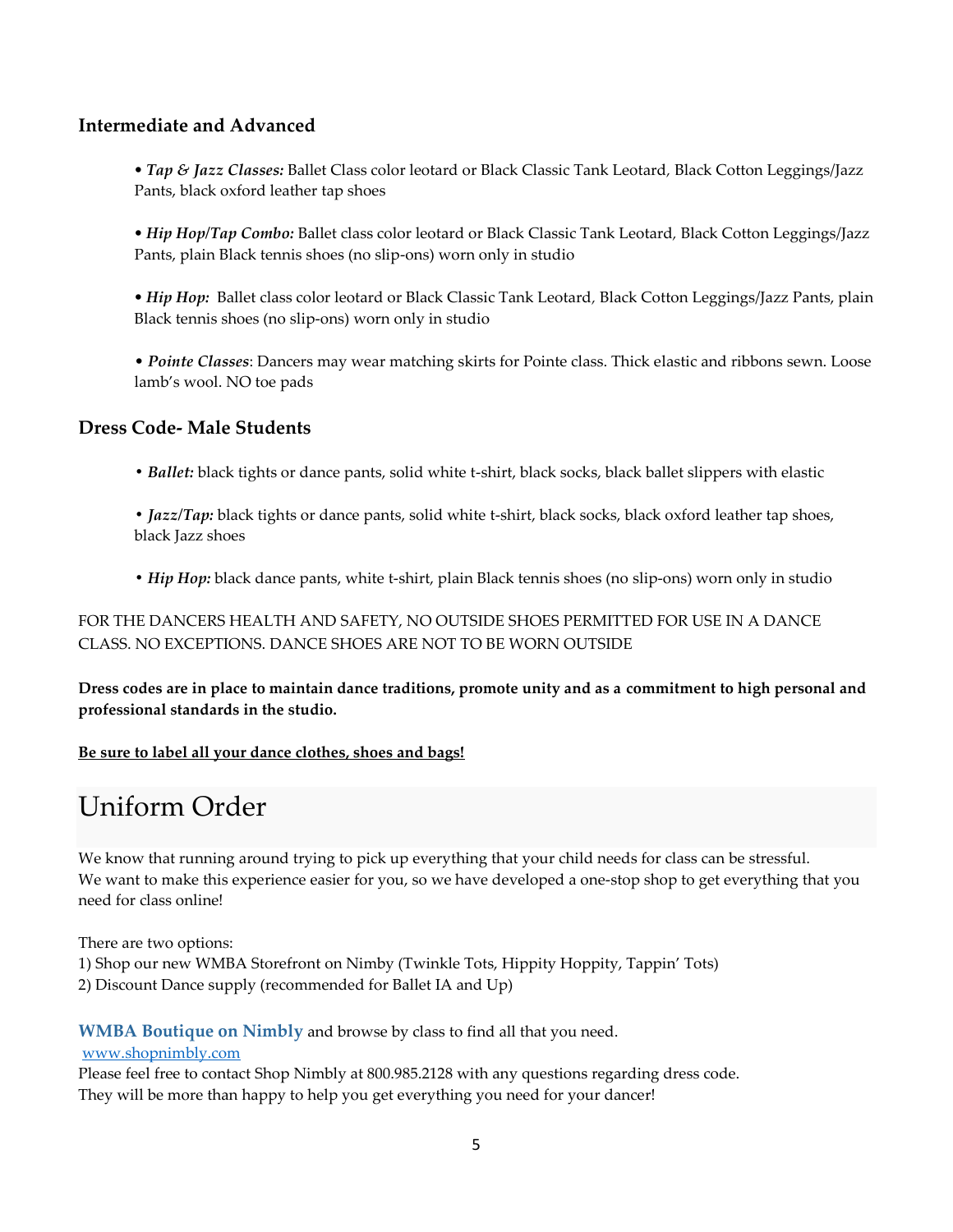**Discount Dance Supply's teacher/student program** will make it easier for you to outfit your dancer with dance wear and accessories required for the year!!

[www.discountdance.com](http://www.discountdance.com/)

1) Write down the WMBA Teacher ID: TP68086 3) Click your class(es) to preview the items each dance teacher has recommended then add them to your online shopping cart 5) Check-out online. Remember to enter the WMBA Teacher Code at check-out so you get the program benefits and discounts! **Note: Discount will not be reflected until you receive your order confirmation**

### Hair

Hair for all dance classes must be securely pulled back, away from the face and off the neck. Ballet Buns (for Ballet) and Pony Tails (Other classes) are required. For female ballet students in the Elementary division and up, hair must be styled into a slick bun with use of both bobby pins and a hair net and without stray hairs or bangs.

#### **How do to a Bun**

Pull hair back into a ponytail and fasten with a ponytail holder. Twist the hair into a tight spiral and wind it around the holder in a circular path, securing it with bobby pins or hair pins as you go. Cover the bun with a hair net and anchor the net with pins. Hair spray and securely clip back any stray hair strands and bangs. NO BEADS OR HAIR PRODUCTS

# Eyeglasses

It is always preferable to take class without wearing eyeglasses for safety reasons. If your child needs to wear glasses in class, we recommend they be adequately secured or removed for turns.

## Level Requirements

As a student progresses, he or she is required to enroll in multiple classes in the same genre of dance per week. This is imperative for the dancer's training and well-being. Multiple classes a week help reiterate the movement and techniques within the body so that it becomes part of their muscle memory. Dancers not enrolled and participating in the required number of classes tend to progress at a different pace than dancers enrolled in the correct number of classes.

Dancers in Level II: two ballet classes required per week Dancers in Level III: Three ballet classes required per week, Dancers in Level IV: Four ballet classes required per week. Dance Company: Ballet & Pointe Classes as well as Modern & Jazz Class (Pre-Professional Program Recommended)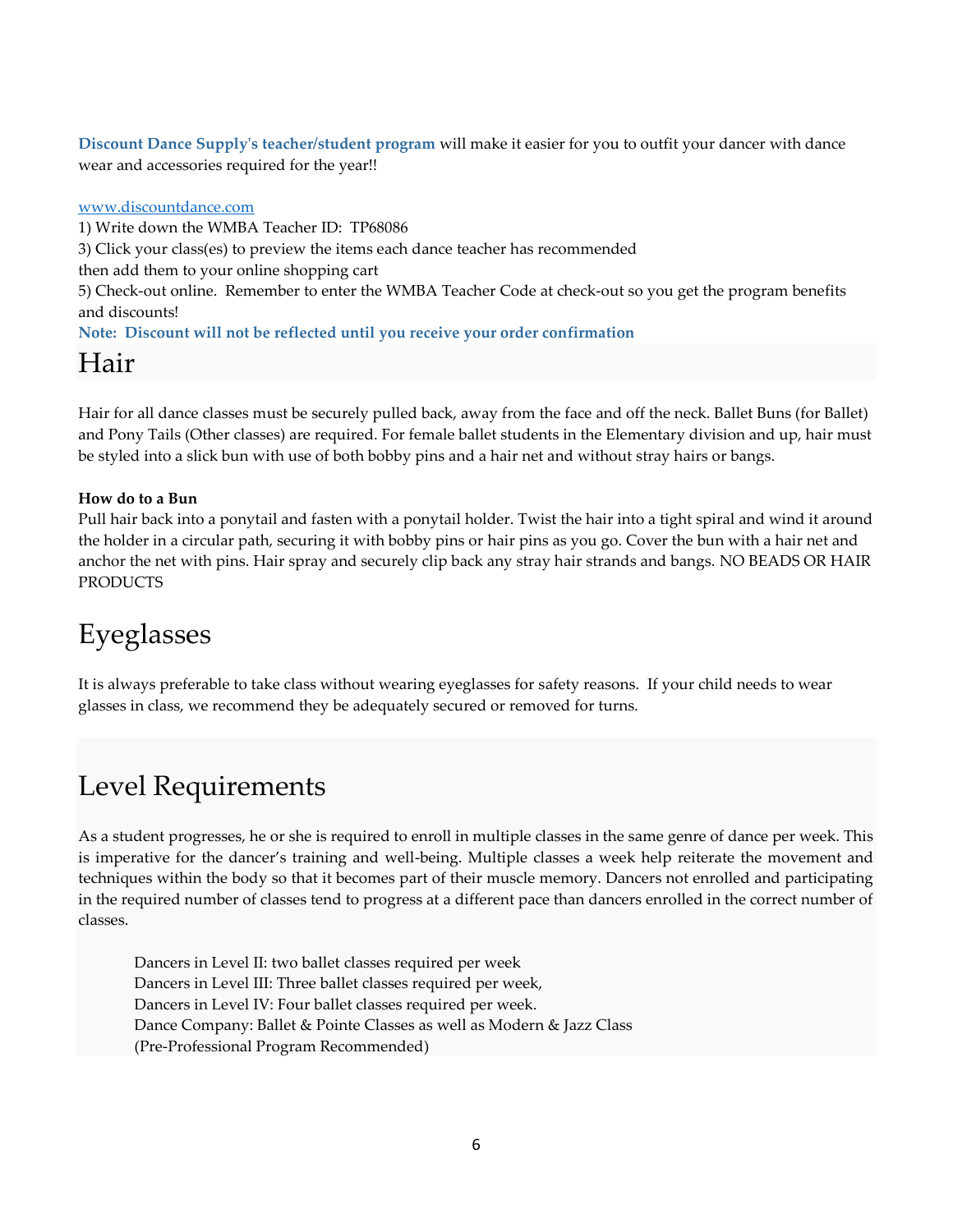## Pointe and Pre-Pointe Work

Students are not considered ready for pointe work until they are at least 10 years old and have been studying classical ballet for three or more years, with a frequency of two or more classes per week. All of this requires careful evaluation on the part of the teacher and Director. Once a dancer is ready, one of the directors will invite them to participate in pointe class. No one will be allowed to register for a pointe or pre-pointe class without invitation. Students who have been recommended for pointe or pre-pointe work should not purchase pointe shoes until notified by their teacher. Students should expect to begin the first year of pointe training in ballet shoes.

### Attendance

We request that absences be reported to the office prior to class time. If an absence is not reported it will be considered unexcused. The dancer's presence at all classes is imperative. The spirit of teamwork and the lesson of dedication are a big part of our school's educational process.

Good attendance is critical to consistent progress and advancement. Attendance is taken every week. Students missing an excessive amount of classes during the year will not advance and may not be ready to participate in the Academy Performance. Students missing four or more classes from January to June may not be allowed to perform in the Academy Production.

Students entering class 15 minutes late will be asked to observe class for that day. Injuries can result when a student has not had a proper warm up.

# Injuries, Illness & Allergies

Please inform the instructor of any health problems your child may have. Your signature on the registration form is certification of your child's ability to participate in his/her dance class. Please inform your child's instructor of any previous injuries of physical limitations.

Students who are injured and unable to participate are asked to come and observe class. Observing class is important to the development of the students dance education. Students must have a doctors written permission to return to class after a prolonged medical injury.

Due to the number of nut allergies in our students, WMBA is a nut free zone. If your child needs a snack between multiple classes, please provide them with a healthy alternative. As a reminder, there is no eating in any of the dressing rooms or studios.

## Inclement Weather

Classes are ALWAYS held on President's Day, Martin Luther King Day, and Columbus Day. We are open during School Teacher Days, unless it is a scheduled holiday at WMBA. WMBA is advised by BPCS closings, however, we use our own discretion in the decision to close or remain open for class. If there is a dusting of snow, we may remain open for class. If we feel that it is in the best interest of our students and staff to cancel class due to adverse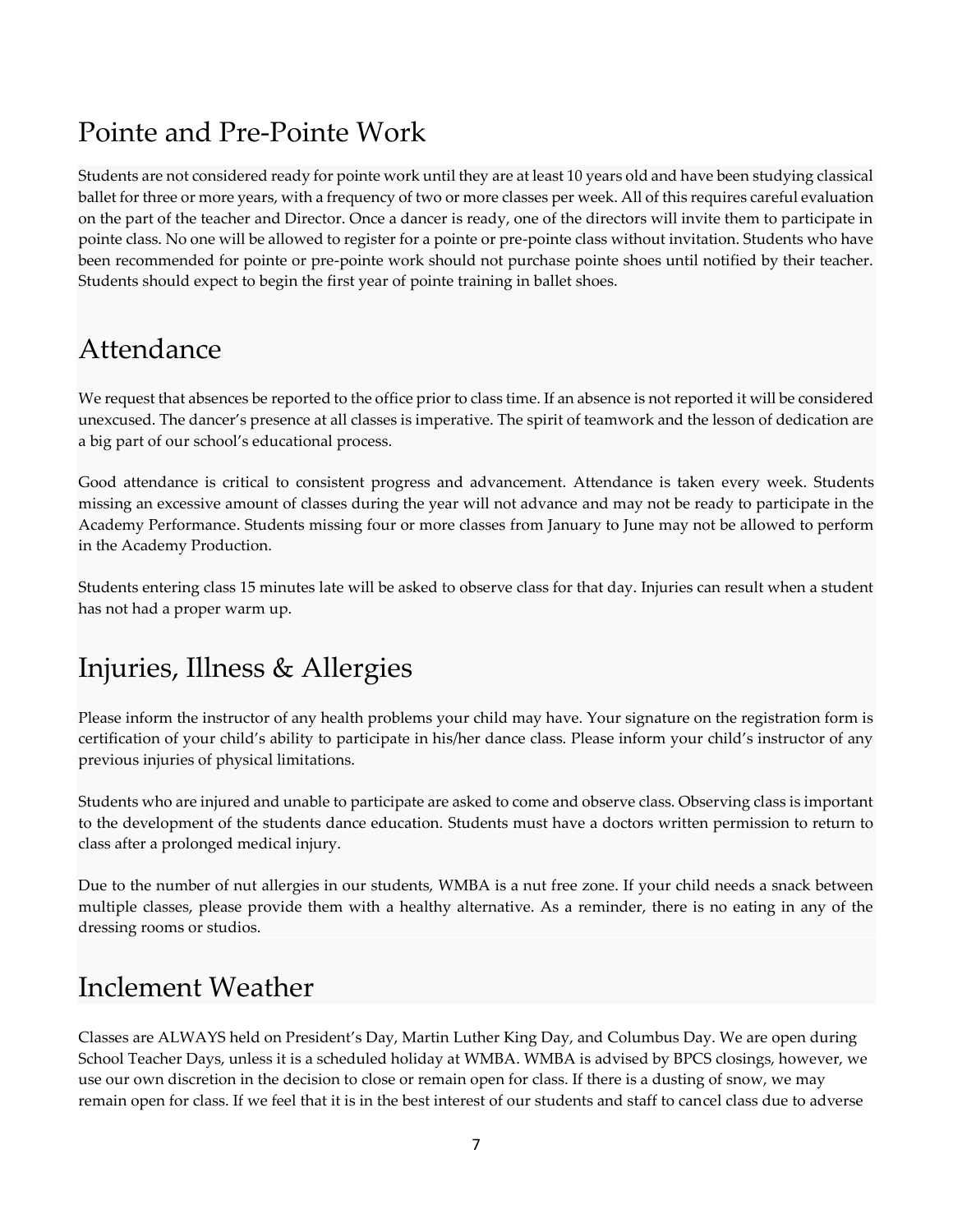weather or the threat of adverse weather, there will be a post on our website, Facebook page and an email will be sent out one hour prior to the start of your class. All classes missed can be made up.

## Missed Classes

We encourage each child to make up any missed classes, if they desire to, within two weeks after missing class. No student is permitted to make up in a class more advanced than their registered class unless permission is given ahead of time by their teacher. We do recommend trying other styles of dance for a make-up class.

# WMBA Correspondence

The Portal found on the WMBA website is a great way to view class registration, updates, class fees, payments and useful articles pertaining to your child's dance education. Please check the Portal frequently to stay up to date with all that WMBA has to offer.

As a reminder, all statements, confirmations, and class information, will be emailed to the registered email address on your account. Please update your email address and credit card on file as needed. Parents must be prompt when picking up their child or carpool. Please call the office if you are running late.

# Cancellation Policy

White Marsh Ballet Academy reserves the right to cancel any program due to lack of enrollment. In special circumstances where a student needs to drop, the parent must send an email notification to the Director. Class changes or transfers must be received in writing before the 25 of the month and permission must be granted by a White Marsh Ballet Academy director.

# Fall Class Refund and Credit Policy

- The registration and tuition fees are non-refundable.
- You will be responsible for any unpaid balance after credit is applied.
- Tuition credit is kept on family account for 1 year and is not transferable.
- Doctor's note must be submitted for all medical problems.
- Classes missed due to illness or studio closing due to inclement weather can be made up the following week in the class level or the class level below the one student is currently enrolled in.
- **NO REFUNDS WILL BE GIVEN EXCEPT IN A PROLONGED MEDICAL CIRCUMSTANCE PROVIDED THAT A DOCTOR'S MEDICAL CERTIFICATE** is received within two weeks of discontinuing the class.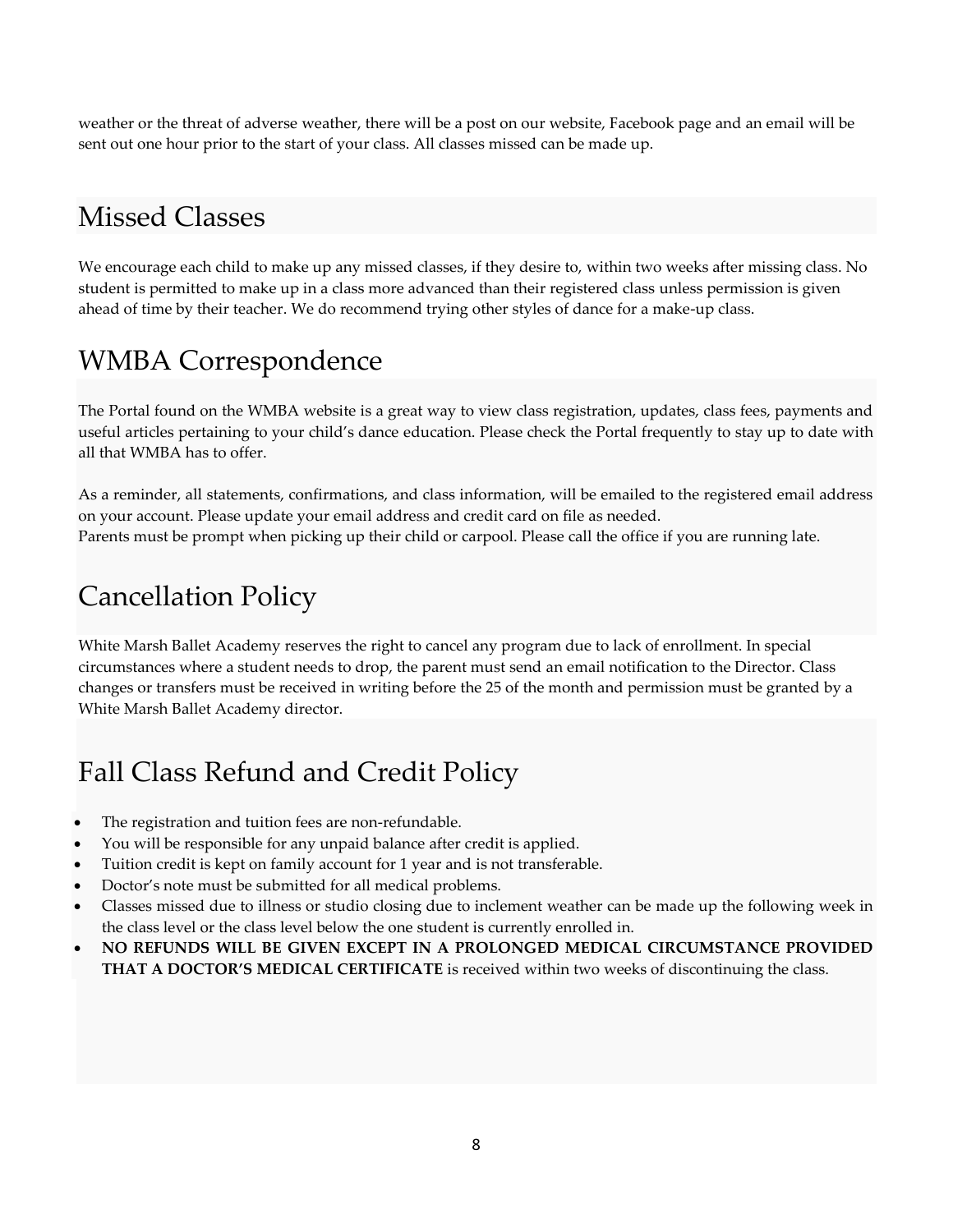### Payment Plans (Performance fees & Summer Tuition)

Students may request a Performance Fee payment plan *ONLY* if they are taking 4 or more classes. For students with payment plans, half the amount will be due on November 11 with the balance due on December 11. All payment plans must be requested in writing and accepted by the directors.

## Academy Performance Commitment

The Academy Performance is optional; it is the dancer and parent's decision whether or not to participate. We try our best, but cannot guarantee that all of a dancer's classes will be cast in the same show or that siblings will all be cast in the same show. All accounts must be paid in full in order to participate in the Academy performance or Company productions, NO EXCEPTIONS. Any registrations received after the December will not be guaranteed a costume or participation in the Academy Production. After January 1st, students are not permitted to miss more than 4 classes in order to participate in the Academy Production. No refunds or credits will be given if a student is asked not to participate due to lack of attendance or is unable to participate for any reason.

# Parent Observation

Parent observation occurs at a specific time during the year. The dates for parent observation are posted on the bulletin boards and are located on the WMBA Parent Portal. Please plan to stay for the entire class period. No flash photography is permitted. All cell-phones and pagers must be turned to silent or turned off. Show your dancer support by giving them your full attention and encouragement; show your dancer what it is to be a good audience, as you set the best example.

Observation is only permitted at designated times. Prospective students and special cases must be approved by the instructor and Director no later than 1 week prior. The training process is sensitive; your presence may distract or inhibit other students. On occasion, the teacher may choose to open the studio door. You are welcome to discreetly observe as long as it does not distract your child or other class members. If you would like additional information on how your child is progressing, you can schedule an appointment through the office.

## Lost and Found

Items left in the studio, dressing room, or hallways will be collected and placed in the lost and found located in the dressing room. We encourage all students to write their name or initials in all of their belongings. White Marsh Ballet Academy is not responsible for lost or stolen articles. Students are encouraged not to leave valuable items in the dressing room unattended. White Marsh Ballet Academy does not tolerate theft in any way.

## Privacy

The front office staff are not allowed to give out student or teacher class information, payments information, phone numbers, email addresses or home addresses. The only person with access to that information is the person listed on the account. Therefore, we ask that phone numbers be exchanged on an individual basis.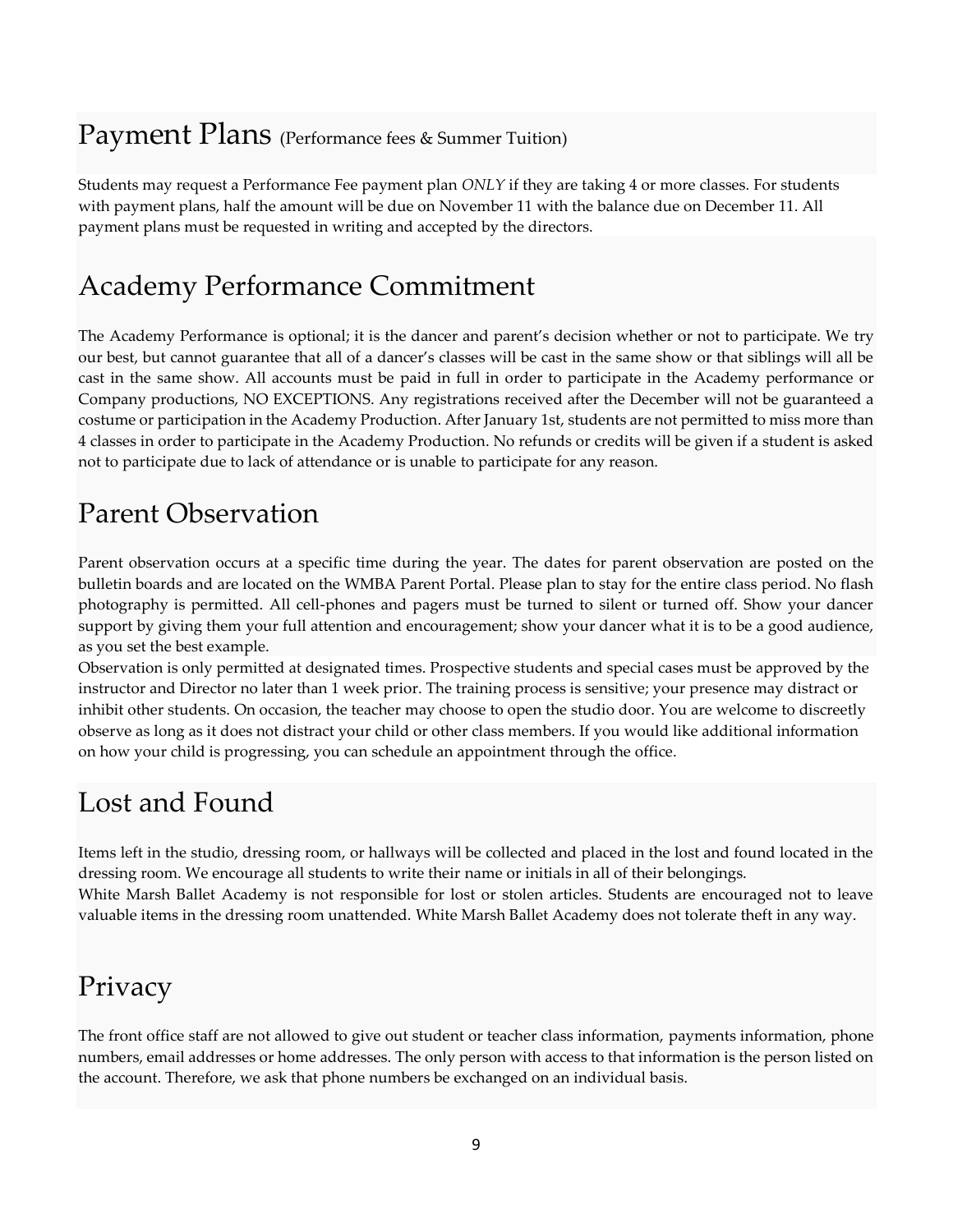# Waiting Room

Water is encouraged and permitted for all classes outside of the dance room. *Food should not be eaten in the dance studio unless you are there for more than 2 hours.* Students at WMBA for class for more than 3 hours may eat a light snack that will not stain or spill. (ex: apple, banana, grapes, pretzels crackers, carrots, etc.) No soda or fast food please! Children under the age of 8 years old should not be unsupervised in the Academy under any circumstances. The teacher is in the studio and cannot be responsible for a child in the lobby. We stress this for your child's safety.

# Academy Etiquette

- The lobby is for sitting, observing and visiting only. When students are not in class, parents are responsible for their children's behavior and safety. Children are not permitted to play in the lobby at any time. For everyone's safety, the lobby floors must remain clear of toys and other materials.
- Students must wear warm up clothes over their dance wear and street shoes when entering and exiting the studio building.
- No food, drink or gum in the dance studio.
- No street shoes in the dance studio (Except Hip Hop & they should only be used for class…not worn outside).
- A vacant studio is not to be entered until the teacher gives permission.
- If a student arrives more than 15 minutes late to class, the student may be asked to observe. Without proper warm-up, students risk injury.
- Students may not leave before class is concluded without prior arrangement with the instructor.
- Students must be picked up on time after class. White Marsh Ballet Academy is not responsible for students outside of class time.
- Please keep conversation in the lobby positive and up-beat. Negativity does not provide for a healthy environment.
- Please take cell phone conversations out of the lobby area.
- The studio office is a private area for Directors and Staff only.
- Please call or email when your child will not be in class.
- White Marsh Ballet Academy reserves the right to refuse service to anyone.

# Registration and Tuition Policies

#### **School Year Registrants**

- The account on file will automatically post an annual registration fee upon completion of enrollment; single student registration is \$25 and family registration is \$35.
- Online Registration: You will receive a welcome email and a Statement for the class amount upon registration. Tuition will then post automatically via bank draft or credit card within 10 days.
- Automatic Payments: September tuition is paid upon registration. October Tuition is charged to the account on file Oct. 1st, November Tuition comes out November 1st etc. The last payment is June 1st. See payment calendar at the end of the handbook.
- Pay by cash or check any time prior to the 25th of the month or tuition will be deducted from the account on file automatically.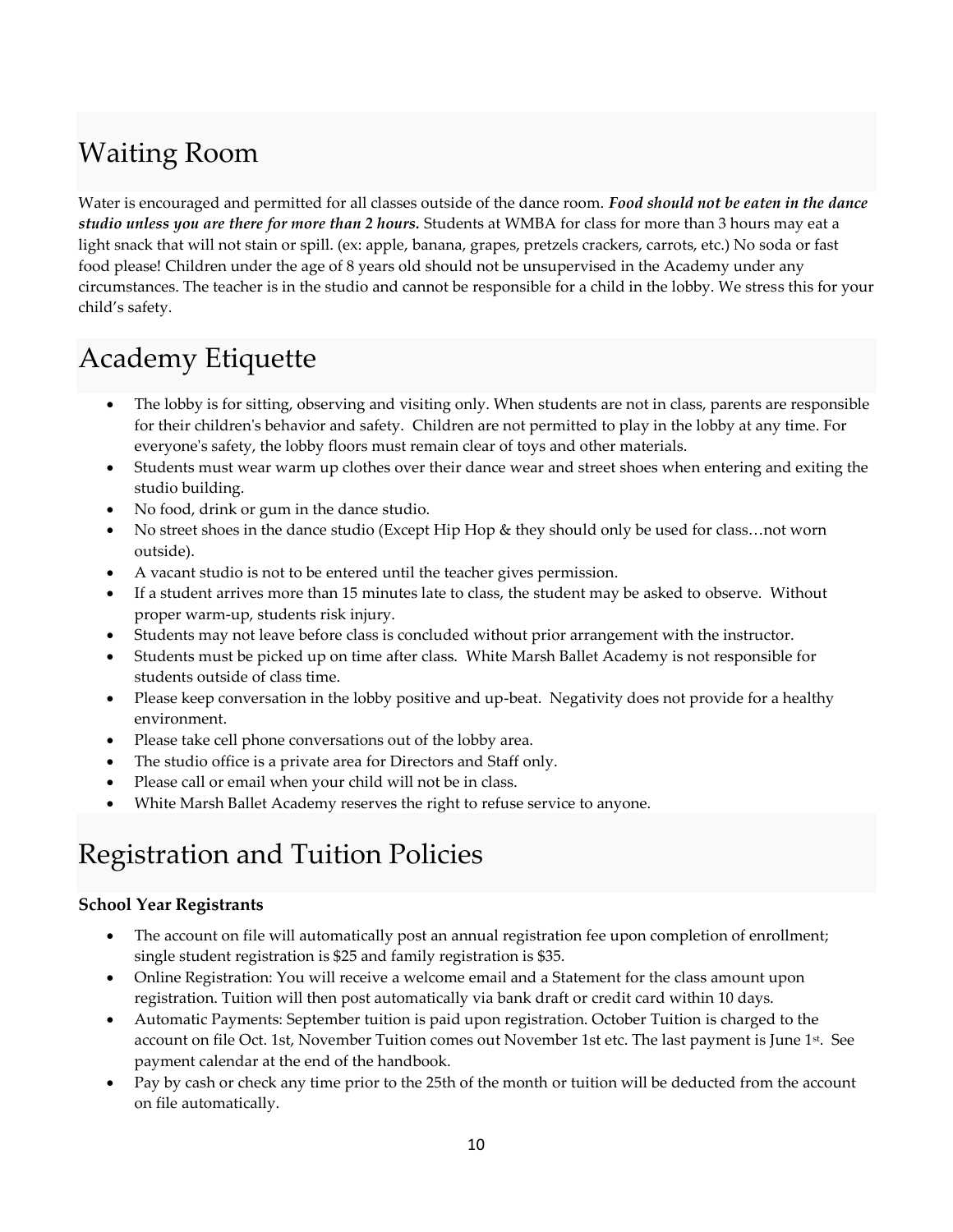- Withdrawal notification must be received through email before the 25th of the month prior to the billing date in order to discontinue charges.
- Based on the school year schedule, tuition is the same amount every month regardless of how many classes fall within that month.

#### **Summer Registrants**

• Entire summer tuition for classes and/or camps and registration fee are automatically charged or paid for by cash or check upon completion of enrollment.

### Tuition

- Tuition is non-refundable, non-transferable and refunds will not be given for any reason except in prolonged medical injuries and then a doctor's note must be submitted.
- No refunds for missed classes, however make-up classes can be arranged with the office in any similar level and age group.
- Class changes must be received by email before the 25 of the month and permission must be granted by a White Marsh Ballet Academy director.
- There is a \$25 late payment fee for declined or expired cards/delinquent accounts and a \$25 returned check fee.

#### **Performance Policies & Fees**

- The Academy Performance is a wonderful opportunity for all WMBA students, but is not mandatory.
- WMBA will automatically withdraw the Performance & Tech Fees from the account on November 11 unless email notification is given by Nov 4 that student wishes to opt out of participation in the end of year show.
- The Nov 11 deduction is \$65 (Introductory Classes) for each class and \$75 (Elementary-Advanced) for each class in which the student is enrolled (Ex: 2 Introductory classes = \$130 or 2 Beginning Classes = \$150).
- Students may request a payment plan if they are taking 4 or more classes. For students with payment plans, half the amount will be due on Nov 11 with the balance due on December 11. All payment plans must be requested in writing and accepted by the directors.
- Each student participating will pay a Tech fee of \$30 also due on November  $11<sup>th</sup>$  to cover the cost of stage rental, backdrop, sound, and lighting needed for the performance.
- All Performance fees are non-refundable.
- If opting out of the Academy Performance, written notification must be received by Nov 4.
- For students that enroll after Nov 11, Performance fees are due upon registration and must be paid if student wishes to participate in the show.
- Students who register in December or January must make payment in full at registration.
- The following are not included in Performance Fees and must be purchased separately: required show tights/socks, tickets and DVD.
- Please note that Fitness and Drop-In students do not participate in the Academy Performance. Adult, Tap & Hip Hop classes will decide as a class whether or not they would like to perform.
- As a courtesy, professional photographs will be taken of students in their costumes on a weekend in May/June. Attendance on Photo Day & purchasing photographs is optional.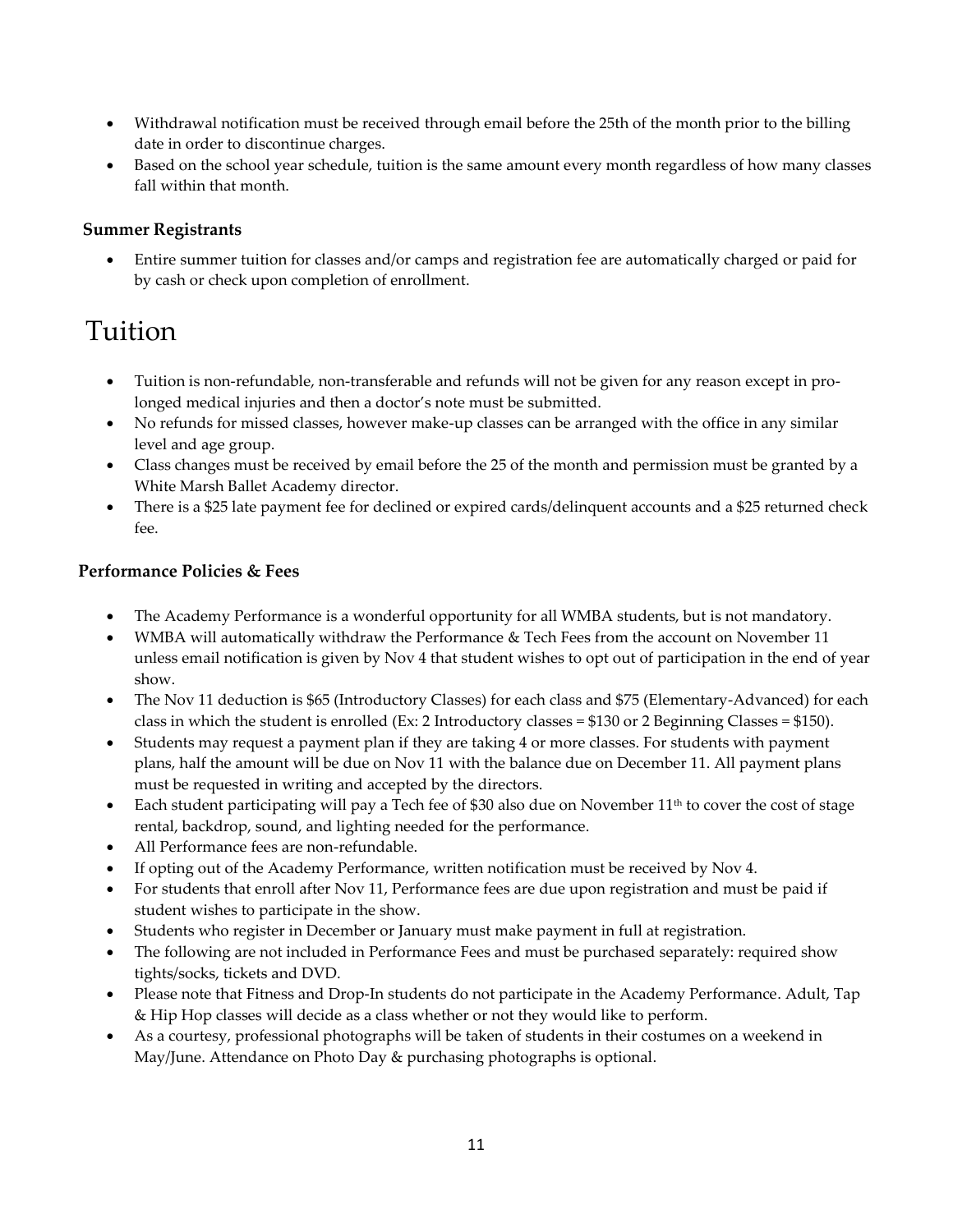## Available Discounts

| <b>Family Discount</b>  | When 2 or more children under the age of 18 are taking a class, they receive 10% off<br>$2nd$ , $3rd$ , $4th$ , etc. tuition |
|-------------------------|------------------------------------------------------------------------------------------------------------------------------|
| <b>Boys Dance Too!</b>  | Brothers of registered students receive 50% off tuition.                                                                     |
| <b>Parent Discount</b>  | Any parent or grandparent of a registered student will receive 50% off tuition. (Not<br>valid for class cards.)              |
| <b>College Students</b> | Receive \$10 off tuition.                                                                                                    |

# Tuition Information

| <b>First Steps Program</b><br><b>Tuition Paid Monthly</b> |      |  |
|-----------------------------------------------------------|------|--|
| 30 minute class                                           | \$35 |  |
| 45 minute class                                           | \$49 |  |
| 60 minute class                                           | \$54 |  |
|                                                           |      |  |

# Monthly Tuition

| 1 class/week       | \$59  |
|--------------------|-------|
| 2 classes/week     | \$110 |
| 3 classes/week     | \$160 |
| 4 classed/week     | \$200 |
| 5 classes/week     | \$245 |
| 6 classes/week     | \$285 |
| 7 classes/week     | \$305 |
| 8 classes/week     | \$345 |
| Unlimited (9 & up) | \$375 |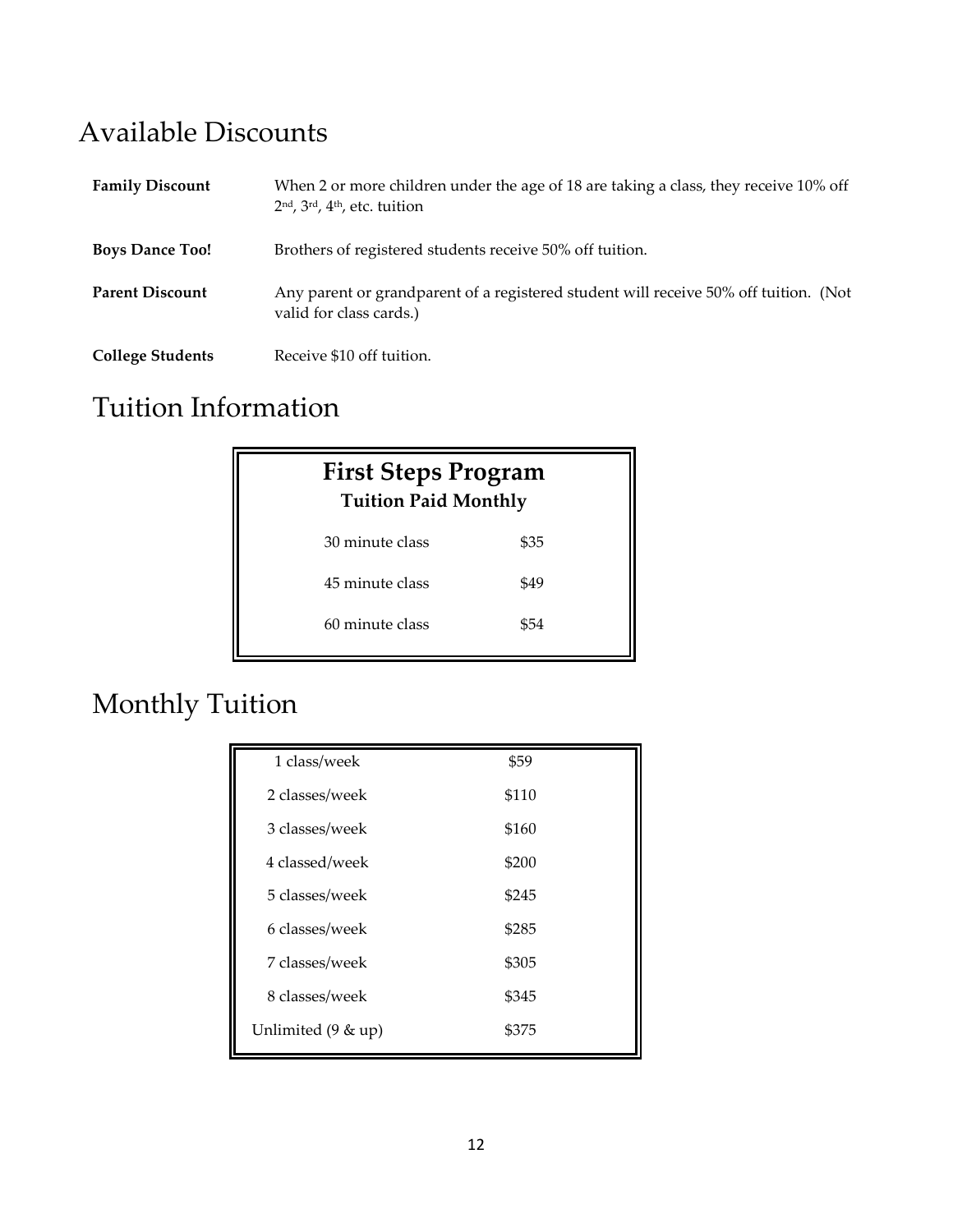# Class Package Rates (per month)

*Students registering for a discounted multi-class package are automatically registered for all classes in the package.*

\*Prices are per month. \*\*Packages are based on age and ability

| Mini-4 classes weekly         | \$200 |
|-------------------------------|-------|
| Grande – 5 classes weekly     | \$230 |
| Bronze-6 classes weekly       | \$250 |
| Silver-7 classes weekly       | \$280 |
| Rose Gold $-8$ classes weekly | \$330 |
| Gold -9 classes weekly        | \$345 |
| Platinum-10 classes weekly    | \$365 |

### Adult/Teen Class Prices

| <b>Balletone (No discount available)</b> | You Get 8 for \$80 (Cardio Shred and Pilates Only) |
|------------------------------------------|----------------------------------------------------|
| Class Card = \$40                        | $Class Card = $80$                                 |
| Gives you 5 Classes for \$8 each         | Gives you 8 Classes for \$10 each                  |
| Individual Class - \$10 per Class        | Individual Class - \$15 per Class                  |

**Adult Ballet, Tap and Hip Hop classes are regular Monthly Tuition Prices**

### Other Fees

| Registration                  | \$25                   |
|-------------------------------|------------------------|
| <b>Family Registration</b>    | \$35                   |
| Drop-In Class                 | \$18                   |
| <b>Performance Fees</b>       | \$65 or \$75 per class |
| <b>Tech Fee</b>               | \$30                   |
| Returned check / Late payment | \$25                   |

All Tuition and Fees are **NON-REFUNDABLE**